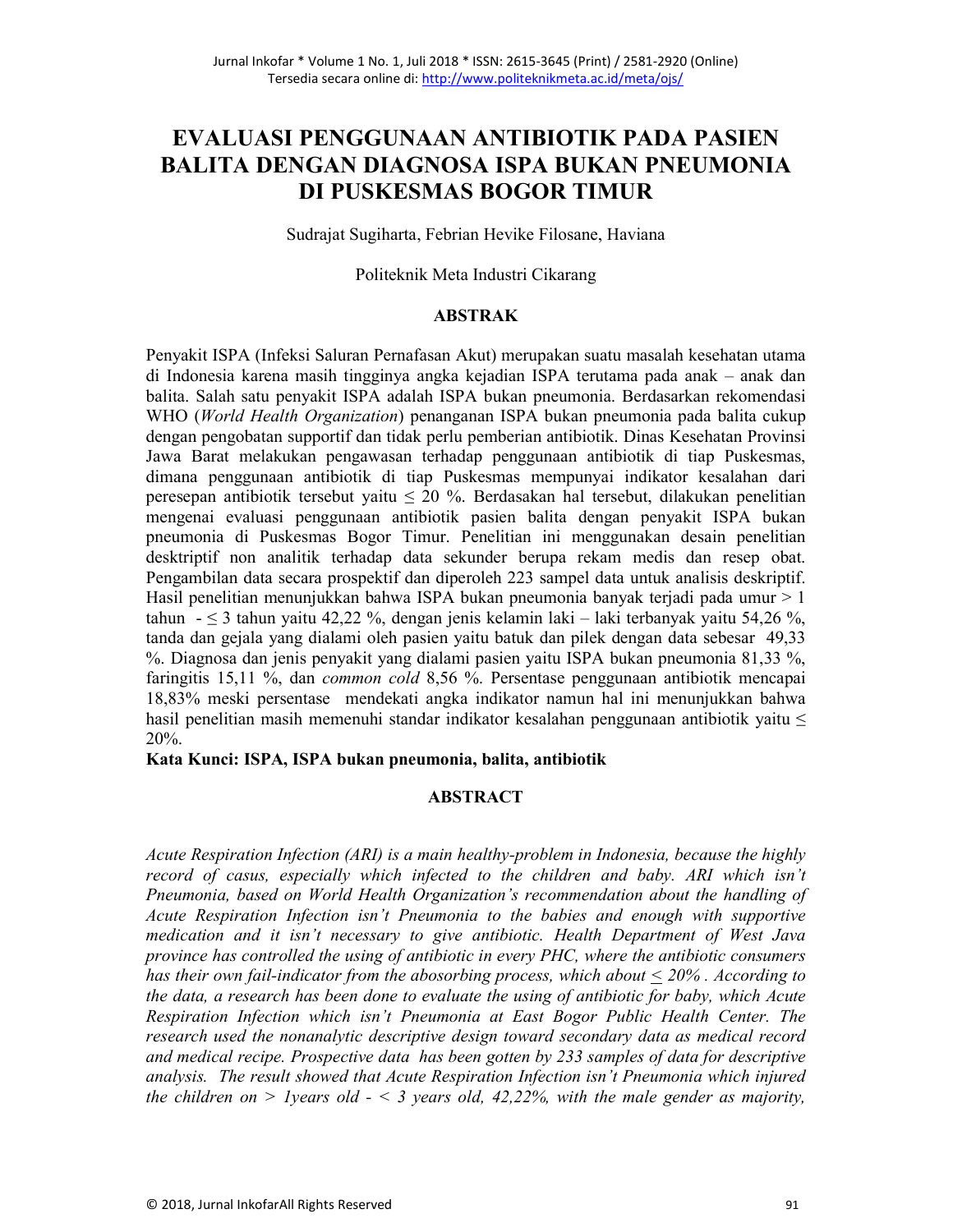which about 54,22%, sign and symptom which mostly happened is cough and head cold, the percentage is about 49,33%. The diagnose and type of disease which injured the patients that Acute Respiration Infection isn't Pnueumonia, the percentage is about 81,33%, fragnitic 15,11%, and common cold 8,56%. The percentage of antibiotic usage reached  $18.83\%$ although the percentage is near with indicator number but this figure out that the result of research still fulfill standard of antibiotic usage error indicator that is  $\leq$  20%.

# Keywords: ARI, ARI isn't pneumonia, children under 5 years old, antibiotics

#### **PENDAHULUAN**

Penyakit ISPA (Infeksi Saluran Pernafasan Akut) merupakan suatu masalah kesehatan utama di Indonesia karena masih tingginya angka kejadian ISPA terutama pada anak-anak dan balita. Penyakit ini sangat rentan terjadi pada balita disebabkan sistem kekebalan tubuh balita mudah lebih rendah dibandingkan dengan orang dewasa dan mudah menurun. (WHO, 2007) Berdasarkan penelitian yang dilakukan oleh Triska mengenai kunjungan berobat pasien ISPA di Puskesmas sebanyak 40-60% (Tritunggariani, 2011). Salah satu penyakit ISPA adalah ISPA bukan pneumonia atau yang lebih dikenal dengan influenza. Berdasarkan rekomendasi WHO (World Health Organization) penanganan ISPA bukan pnemonia pada balita cukup dengan pengobatan supportif dan tidak perlu pemberian antibiotik. Penelitian sebelumnya yang dilakukan Bambang Sutrisna (2003) juga menemukan bahwa tak ada perbedaan yang bermakna antara kelompok anak ISPA bukan pnemonia yang mendapat pengobatan ampisilin ditambah supportif dibanding dengan kelompok yang hanya mendapat pengobatan supportif. Selain itu, peresepan antibiotik yang cukup tinggi dan kurang tepat akan meningkatkan kejadian resistensi.

Penggunaan antibiotik yang tidak perlu atau berlebihan mendorong berkembangnya resisten dan multiple resisten terhadap bakteri tertentu yang akan menyebar melalui infeksi silang. Dimana dampak resistensi terhadap antibiotik adalah meningkatnya morbiditas, mortalitas, dan biaya kesehatan. Penggunaan antibiotik yang terkendali dapat mencegah munculnya resistensi dan menghemat penggunaan antibiotik yang pada akhirnya akan mengurangi beban biaya perawatan pasien, mempersingkat lama perawatan serta meningkatkan kualitas pelayanan rumah sakit maupun puskesmas (Kemenkes RI, 2011).

Secara klinis resistensi yang di dapat merupakan hal yang serius, dimana bakteri yang pernah sensitif terhadap suatu obat menjadi resisten. Resistensi silang juga dapat terjadi antara obat-obat antibiotik yang mempunyai kerja yang serupa (Neal, 2006).

Ketidakrasionalan penggunaan obat banyak sekali terjadi pada penderita ISPA bukan pneumonia (umumnya disebabkan oleh virus) pada anak umumnya mendapatkan antibiotik yang sebenarnya tidak diperlukan. Hal ini merupakan peresepan berlebih (overprescribing) yaitu pemberian obat yang sebenarnya tidak diperlukan untuk penyakit yang bersangkutan. Sebaliknya pada anak yang jelas menderita pneumonia justru tidak mendapatkan terapi yang adekuat. Dengan demikian angka kematian bayi dan balita akibat ISPA masih cukup tinggi di Indonesia (Kemenkes, 2011).

Dinas Kesehatan Provinsi Jawa Barat melakukan pengawasan terhadap penggunaan antibiotik di tiap Puskesmas yang terdapat pada buku Instrumen Akreditasi Puskesmas yang diterbitkan oleh Tim akreditasi Puskesmas Dinas Kesehatan Provinsi Jawa Barat tahun 2011. Penggunaan antibiotik di tiap Puskesmas mempunyai indikator kesalahan dari peresepan antibiotik tersebut yaitu  $\leq 20$  % (Dinkes, 2011). ISPA bukan pneumonia umumnya disebabkan oleh virus, sehingga untuk terapi pengobatannya tidak memerlukan antibiotik. Maka dari itu, perlu dilakukan evaluasi penggunaan antibiotik pada penyakit ISPA bukan pneumonia yang dapat diketahui dengan melihat resep obat dan rekam medis pasien ISPA bukan pneumonia. Kemudian dihitung persentase dari penggunaan antibiotik tersebut dan dibandingkan dengan indikator kesalahan penggunaan antibiotik di Puskesmas.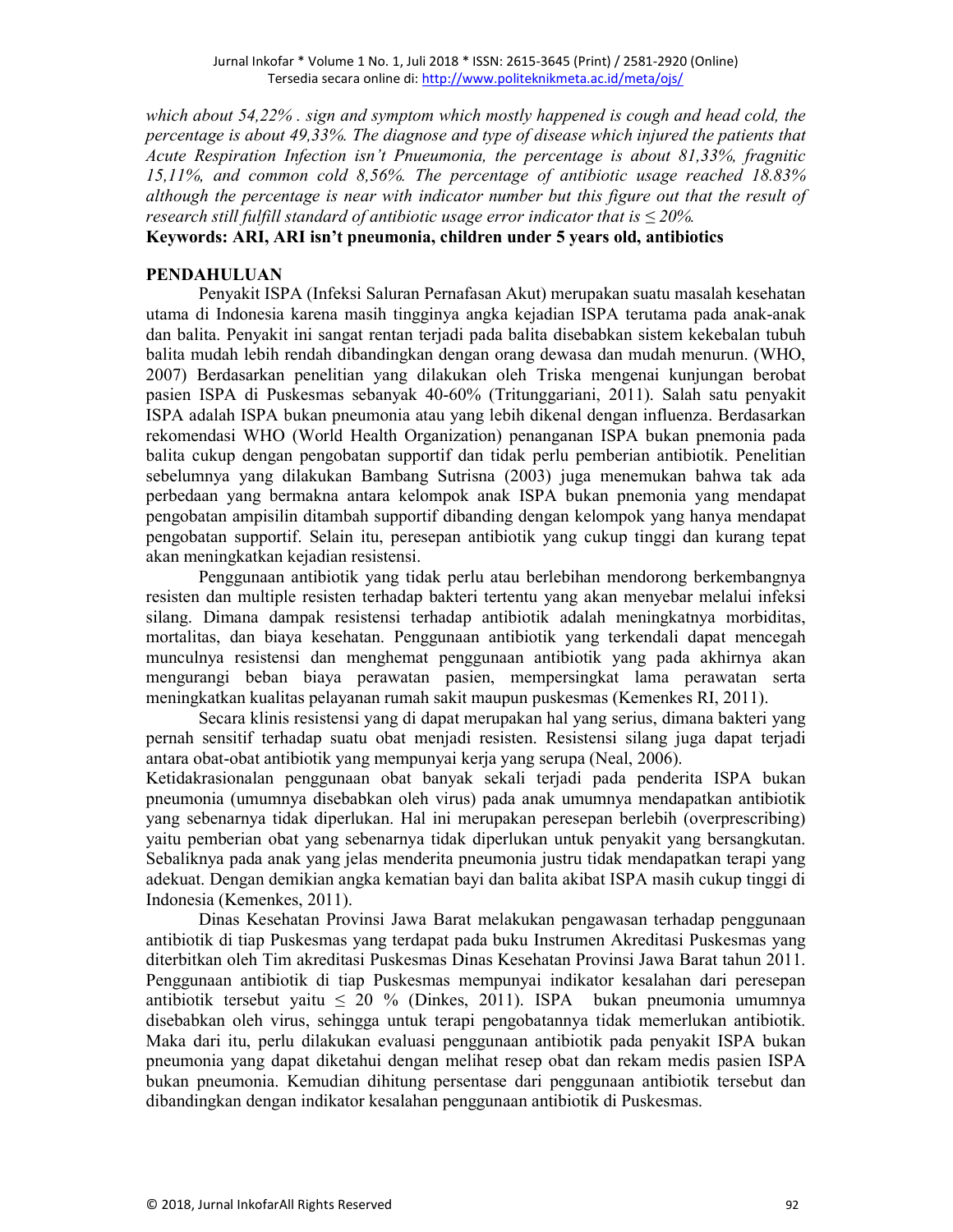#### **METODE PENELITIAN**

Penelitian ini merupakan studi deskriptif non-analitik untuk mengevaluasi penggunaan antibiotik pada balita penyakit ISPA bukan pneumonia. Data diambil secara prospektif di Puskesmas Bogor Timur periode Februari 2014 - Maret 2014. Data yang diambil berupa data sekunder yaitu data dari rekam medis pasien serta resep obat di Puskesmas Bogor Timur. Sampel pada penelitian ini adalah pasien balita dengan diagnosa ISPA bukan pneumonia, dengan teknik pengambilan sampel yaitu dengan random sampling dengan kriteria inklusi yaitu pasien balita dengan diagnosa penyakit ISPA bukan pneumonia yang berobat di Puskesmas Bogor Timur. Sedangkan yang termasuk kriteria eksklusi adalah pasien dengan data rekam medis yang tidak lengkap. Penelitian ini dilakukan untuk mengkaji demografi pasien, gejala klinis pasien, terapi yang diberikan terhadap pasien, dan pemakaian antibiotik pada pasien balita penyakit ISPA bukan pneumonia di Puskesmas Bogor Timur. Serta melihat kesesuaian terhadap standar indikator di Puskesmas yang ditetapkan oleh Dinas Kesehatan Jawa Barat.

Data pasien diambil dari rekam medis meliputi keluhan, diagnosa, demografi pasien, obat-obat yang digunakan termasuk penggunaan antibiotik meliputi dosis, cara penggunaan, dan kesesuaian berdasarkan indikasi, hasil disajikan dalam bentuk persentase dan gambaran yang disertai tabel atau grafik.

Data hasil penelitian akan dianalisis secara deskriptif dengan penyajian dalam bentuk gambaran yang disertai dengan tabel distribusi dan grafik meliputi persentase penggunaan antibiotik, golongan antibiotik, dan kesesuian dosis antibiotik yang diberikan, serta dosis obat-obat yang diberikan kepada pasien kemudian dibandingkan dengan data persentase kesalahan penggunaan antibiotik di puskesmas.

# **HASIL DAN PEMBAHASAN**

Pengamatan rekam medis dilakukan dengan mengambil terlebih dahulu resep obat yang diterima. Kemudian dari data resep obat dicatat nomor rekam medis untuk melakukan pengamatan terhadap rekam medis. Pengamatan rekam medis dilakukan dengan mengambil data seluruh pasien balita ISPA bukan pneumonia periode Februari 2014 – Maret 2014 sebanyak 350 pasien yang kemudian dipilih untuk dijadikan sampel penelitian. Peneliti memilih pasien balita yang akan dijadikan sampel pada penelitian sebanyak 223 pasien balita dengan kriteria antara lain pasien yang baru masuk pada bulan Februari 2014 - Maret 2014 dengan diagnosa penyakit ISPA bukan Pneumonia

# Demografi Pasien

Pada penelitian ini, demografi pasien yang diamati yaitu jenis kelamin, umur, dan berat badan dari pasien ISPA bukan pneumonia di Puskesmas Bogor Timur periode Februari 2014 – Maret 2014. Dimana hasil penelitian dapat dilihat pada Tabel berikut:

| Tuber 1: Distribusi proporsi uemografi pusien |                         |                 |
|-----------------------------------------------|-------------------------|-----------------|
| Demografi pasien                              | Kategori                | Jumlah $(\% )$  |
|                                               | Laki -Laki              | 121 $(54,26\%)$ |
| Jenis Kelamin                                 | Perempuan               | 102 (45,74 %)   |
| Umur                                          | $0-1$ tahun             | 72(32,28 %)     |
|                                               | $> 1$ tahun-3 tahun     | 91 $(40,81\%)$  |
|                                               | $>$ 3 tahun $-$ 5 tahun | 60 $(26,91\%)$  |
| Berat Badan                                   | $< 10 \text{ kg}$       | 105 (47,08 %)   |
|                                               | $10-15$ kg              | 102 (45,74%)    |
|                                               | $>15$ kg                | $16(7,18\%)$    |

Tabel 1. Distribusi proporsi demografi pasien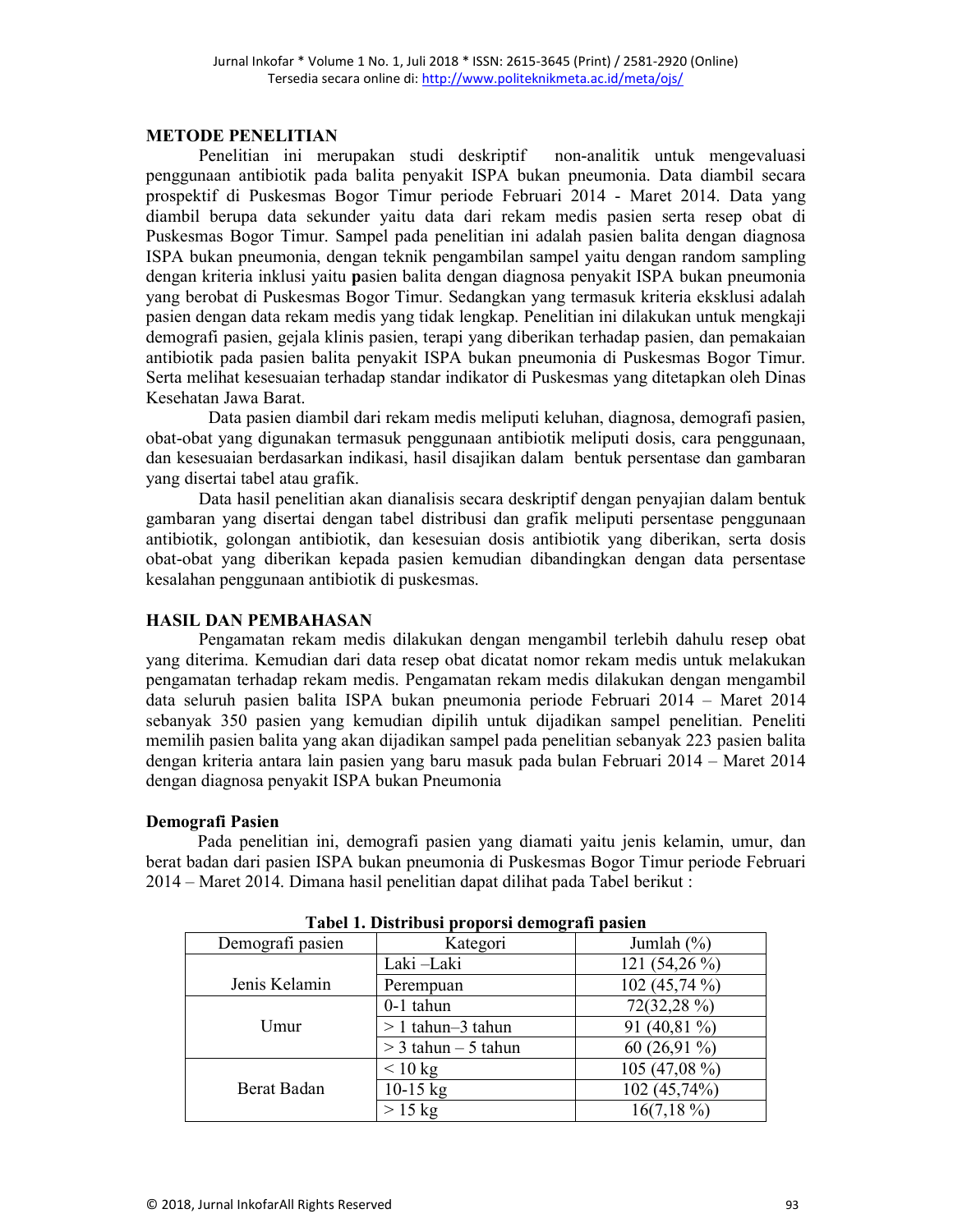Berdasarkan tabel di atas, pasien ISPA bukan pneumonia didominasi oleh balita jenis kelamin laki-laki, umur pada usia balita >1 tahun - 3tahun, dan sebagian besar memiliki berat badan  $\leq 10$  kg.

#### Tanda dan Gejala Pasien

Tanda dan gejala yang dialami oleh pasien balita ISPA bukan pneumonia yaitu batuk, pilek dan badan panas atau disebut dengan demam. Hasil penelitian menunjukkan bahwa pasien ISPA bukan pneumonia di Puskesmas Bogor Timur periode Februari 2014–Maret 2014, data terbanyak yaitu gejala batuk dan pilek yaitu dengan persentase 49,33 %, diikuti dengan tanda dan gejala pasien batuk, pilek dan demam yaitu dengan persentase 44,84 % seperti dapat dilihat pada gambar 8. Untuk waktu lama pasien mengalami batuk dan pilek tersebut di rekam medis yang tertulis data terbanyak batuk dan pilek yang berlangsung selama 3 hari, diikuti dengan 2 hari, dan 5 hari, bahkan ada yang mengalami batuk dan pilek selama 1 minggu.



Gambar 1. Grafik Frekuensi pasien balita penderita ISPA bukan Pneumonia berdasarkan Tanda dan Gejala

Berdasarkan penelitian yang dilakukan Nasution (2005) gejala ISPA yng dialami pasien yaitu pilek (87,8%) dan batuk kering (71,4%) serta penelitian yang dilakukan Napitupulu dkk (2004) gejala yang paling sering ditemukan adalah pilek (87,8%) dan batuk kering (71,4%). Penelitian Sikolia dkk (2002) mendapatkan gejala demam, pilek, dan batuk sebagai gejala ISPA tersering pada balita.

Tanda dan gejala yang dialami pasien ini sangat mempengaruhi terhadap diagnosa pasien dan terapi pengobatan terhadap pasien. Dalam penelitian ini menunjukkan bahwa pasien mengalami tanda dan gejala dari penyakit ISPA bukan pneumonia (atau yang lebih kita kenal dengan sebutan batuk, pilek). Terdapat gejala lain yang dialami oleh pasien ISPA bukan pneumonia yaitu kesukaran menelan air liur, serta ada yang mengalami muntahmuntah, susah makan, dan diare. Hal ini menunjukkan adanya penyakit penyerta yang terdapat pada pasien.

#### Diagnosa ISPA dan Jenis Penvakit

Klasifikasi bukan pneumonia mencakup kelompok penderita balita dengan batuk yang tidak menunjukkan gejala peningkatan frekuensi napas dan tidak menunjukkan adanya tarikan dinding dada bagian bawah ke dalam. Dengan demikian klasifikasi bukan pneumonia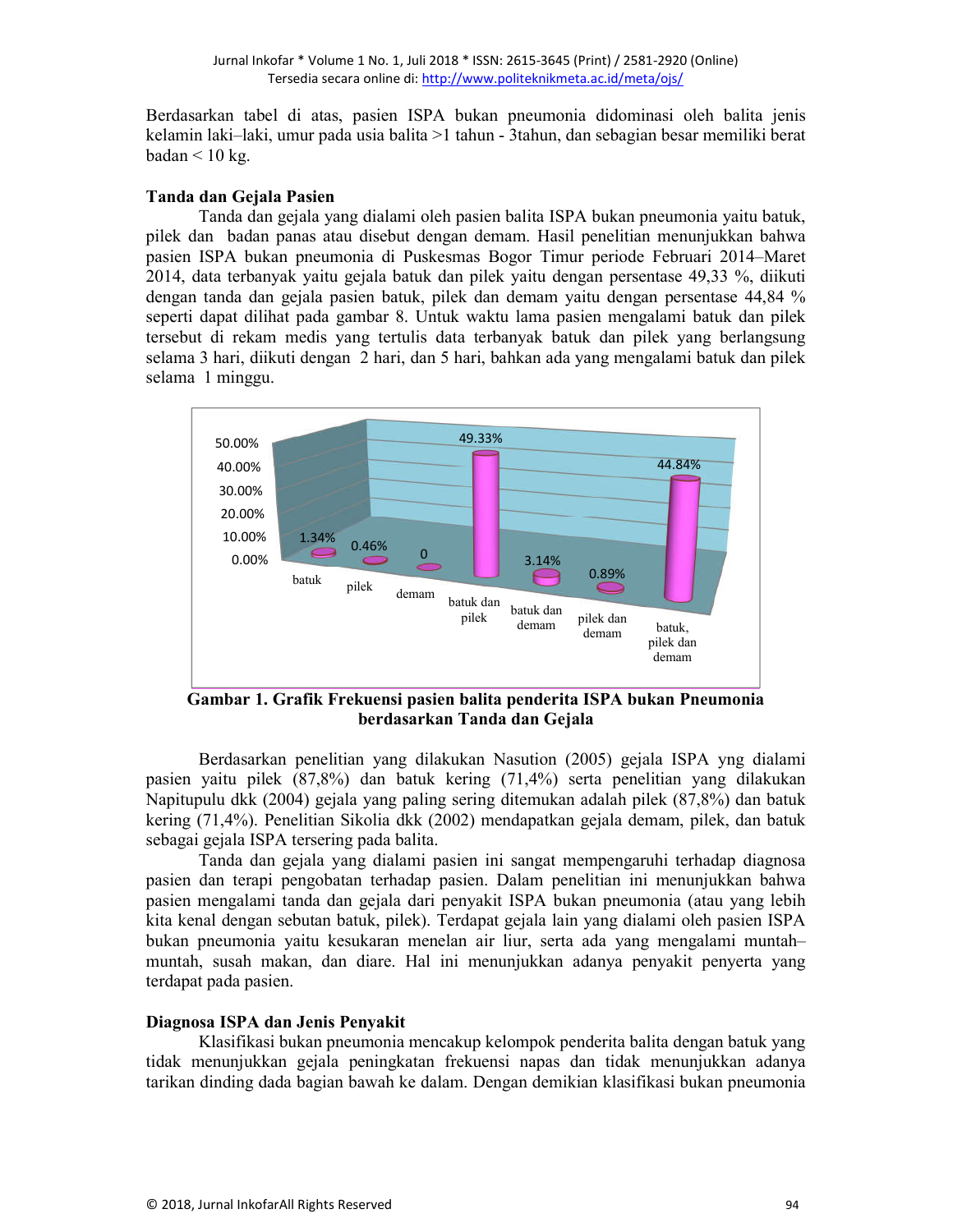mencakup penyakit-penyakit ISPA lain diluar pneumonia seperti batuk pilek bukan pneumonia (common cold, faringitis, tonsillitis, otitis) (Dit.Jen.PPM-PLP, 2002).

Berdasarkan hasil wawancara dengan penulis resep mengenai penulisan diagnosa yang hanya menuliskan ISPA, ISPA yang dimaksudkan adalah ISPA bukan Pneumonia. Hasil penelitian menunjukkan bahwa 81,61 % dengan diagnosa ISPA bukan pneumonia, 14.80 % dengan diagnosa faringitis, 3.59 % dengan diagnosa *common cold*.



Gambar 2. Grafik distribusi pasien menurut jenis penyakit ISPA bukan Pneumonia

Berdasarkan hasil penelitian Litbangkes Depkes RI pada pasien balita dari seluruh Indonesia menunjukkan bahwa jenis ISPA terbanyak ialah bukan pneumonia yaitu 97,6% (Depkes, 2007). Hal ini menunjukkan bahwa penderita ISPA terbanyak jenis penyakitnya yaitu ISPA bukan pneumonia.

# Evaluasi Penggunaan Antibiotik

Indikasi penggunaan antibiotik adalah apabila suatu penyakit yang terjadi disebabkan oleh adanya infeksi bakteri, penyebab infeksi dengan gejala klinik ringan tidak perlu segera mendapatkan antibiotik (Gunawan, 2011). Dalam pedoman tatalaksana pasien ISPA Depkes RI (2005) dan Panduan Pelayanan Medis Departemen Ilmu Kesehatan Anak RSUP DR.Ciptomangunkusumo bahwa pasien anak dengan gejala klinik ringan seperti demam disertai batuk, pilek kurang lebih selama tiga hari tidak perlu mendapatkan antibiotik dan untuk kondisi klinis yang ringan pasien hanya perlu terapi penunjang seperti multivitamin, obat analgetik-antipiretik, dan dekongestan.

Batuk-pilek atau penyakit lain yang disebabkan oleh virus, tidak membutuhkan antibiotik untuk pengobatannya (BPOM RI, 2011). Batuk-pilek sering dialami oleh anak pada umumnya dan terjadi setiap 8 -12 kali setiap tahun. Menurut guideline CDC (Centers for Disease Control and Prevention), pengobatan antibiotik pada ISPA hanya perlu diberikan pada 20% kasus (CDC, 2003). Hal tersebut ditetapkan berdasarkan hasil penelitian yang menunjukkan bahwa hanya 19,4% ISPA yang disebabkan oleh bakteri dan hanya sinusitis serta pneumonia yang seharusnya ditatalaksana dengan antibiotik. CDC menyatakan bahwa indikasi pemberian antibiotik adalah bila batuk dan pilek berkelanjutan selama lebih dari 14 hari, yang terjadi sepanjang hari (bukan hanya pada malam hari dan pagi hari).

# Persentase Penggunaan Antibiotik

Dalam penelitian ini, gejala umum yang terjadi pada penyakit ISPA bukan Pneumonia yaitu batuk, pilek yang disertai dengan adanya demam. Dari data penelitian tidak ada tanda dan gejala yang signifikan yang menunjukkan bahwa pasien ISPA bukan Pneumonia membutuhkan pengobatan dengan antibiotik.

Dari hasil penelitian terbukti bahwa penggunaan antibiotik untuk penanganan penyakit ISPA bukan pneumonia pada periode Februari 2014–Maret 2014 masih terjadi di Puskesmas Bogor Timur dan angka kejadiannyapun mendekati angka indikator kesalahan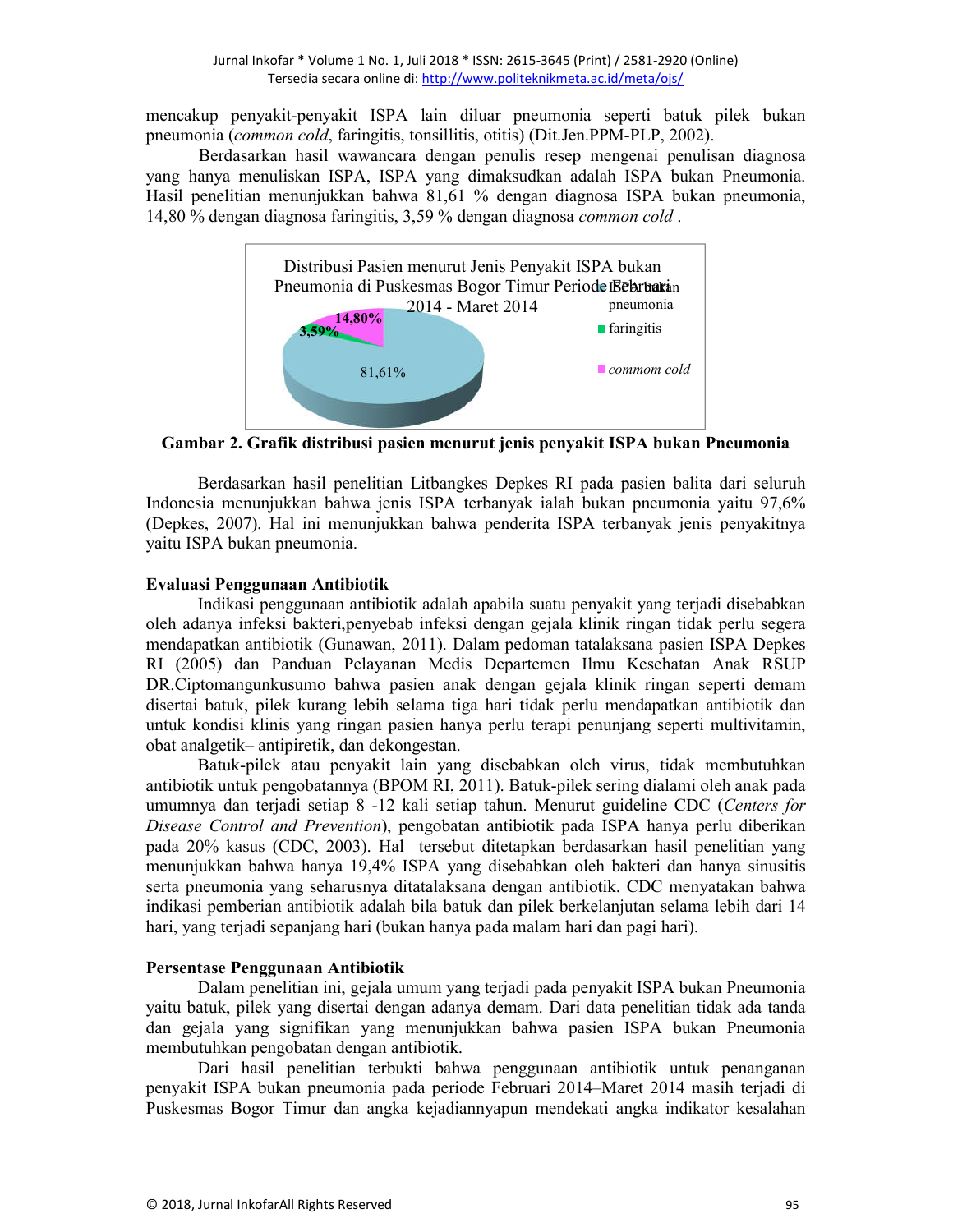penggunaan antibiotik yaitu 18,83 %. Hal ini terjadi dikarenakan ISPA bukan pneumonia adalah salah satu penyakit menular yang belum menjadi fokus monitoring oleh Departemen Kesehatan dan Puskesmas Bogor Timur. Berbeda dengan kasus diare, ISPA pneumonia, Tuberkulosis, dan lainnya. Sehingga masih terjadinya penggunaan antibiotik pada ISPA bukan pneumonia (umumnya disebabkan virus) yang seharusnya tanpa menggunakan terapi antibiotik.



Gambar 3. Distribusi Frekuensi Penggunaan Antibiotik penderita ISPA bukan Pneumonia

Hasil penelitian menunjukkan bahwa pemberian antibiotik pada pasien balita ISPA bukan pneumonia pada periode Februari 2014–Maret 2014 dari 223 pasien, yang menggunakan antibiotik yaitu sebanyak 42 pasien dengan persentase sebesar 18,83 % (Gambar 3). Hal ini menunjukkan bahwa hasil penelitian masih memenuhi standar indikator kesalahan penggunaan antibiotik yaitu  $\leq$  20%, yang terdapat pada Instrumen indikator Puskesmas yang dikeluarkan oleh Departemen Kesehatan.

# **Jenis Antibiotik**

Penggunaan antibiotik terbanyak menurut golongan adalah golongan penisilin yaitu amoksisilin pada 33 pasien sebesar 78,57% diikuti dengan kotrimoksazol pada 9 pasien yaitu 21,43 %



Gambar 4. Distribusi Frekuensi Jenis Antibiotik Penderita ISPA bukan Pneumonia

Amoksisilin dan kotrimoksazol adalah antibiotik yang paling banyak digunakan di Puskesmas Bogor Timur. Amoksisilin adalah antibiotik golongan penisilin yang paling efektif dan paling luas digunakan. Penisilin bebas dari sifat toksik, kebanyakan efek-efek yang tidak diinginkan yang parah terjadi karena hipersensitivitas. Penisilin merupakan salah satu antibiotik yang paling sering digunakan secara salah dan berlebihan, kotrimoksazol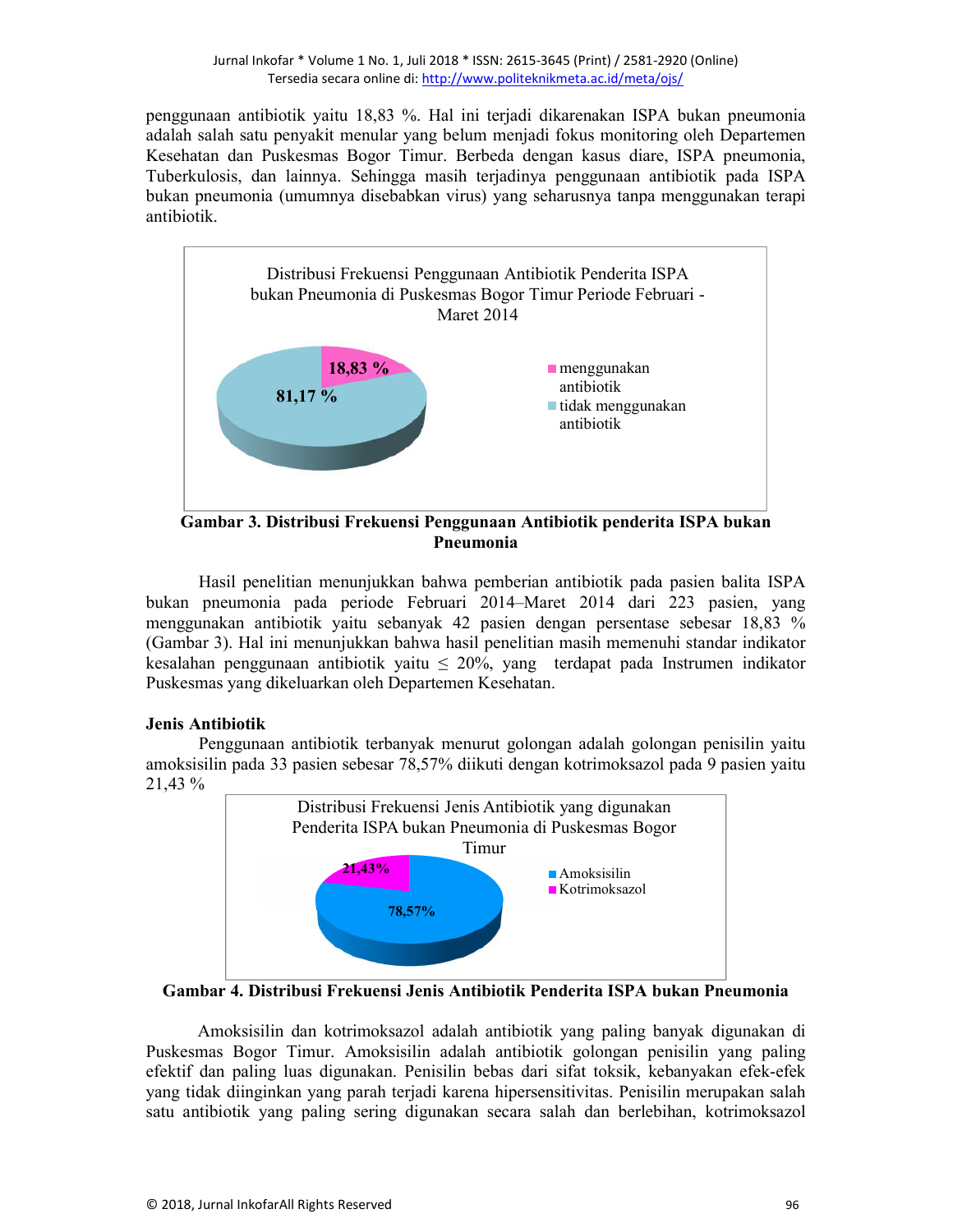merupakan salah satu kelas sulfonamide, yaitu merupakan kombinasi trimetoprim dan sulfametoksazol yang sering digunakan untuk pengobatan infeksi paru (Katzung, 2004)

Dari hasil penelitian, data diperoleh penggunaan antibiotik secara umum yang digunakan lebih banyak adalah antibiotik dengan bentuk sediaan cair yaitu suspensi dan sirup yakni sebesar 76,19 % (Gambar 5 dan Gambar 6).



Gambar 5. Grafik Distribusi Frekuensi Pemakaian Antibiotik amoksisilin berdasarkan Bentuk Sediaan pada Pasien ISPA bukan Pneumonia.



Gambar 6. Grafik Distribusi Frekuensi Pemakaian Antibiotik Kotrimoksazol berdasarkan Bentuk Sediaan pada Pasien ISPA bukan Pneumonia

Berdasarkan hasil penelitian sediaan sirup lebih banyak digunakan dibandingkan suspensi. Dikarenakan antibiotik yang digunakan lebih banyak amoksisilin dibandingkan kotrimoksazol. Sedangkan sediaan tablet dan kapsul di dalam resep data penelitian ini disajikan dalam bentuk racikan, terkecuali antibiotik kotrimoksazol. Hal ini menunjukkan bahwa antibiotik dalam sediaan cair lebih banyak digunakan dibandingkan sediaan padat. Hal ini disebabkan oleh faktor pasien yaitu balita lebih menyukai sediaan cair. Dikarenakan sirup merupakan larutan gula jenuh sehingga lebih disenangi anak, disamping manis, biasanya sirup ditambahkan rasa dan aroma yang sesuai dengan selera anak.

# **Kesesuaian Dosis Antibiotik**

Dari penelitian ini pasien balita ISPA bukan pneumonia yang menggunakan antibiotik yang sesuai yaitu 33,33 % (Gambar 7).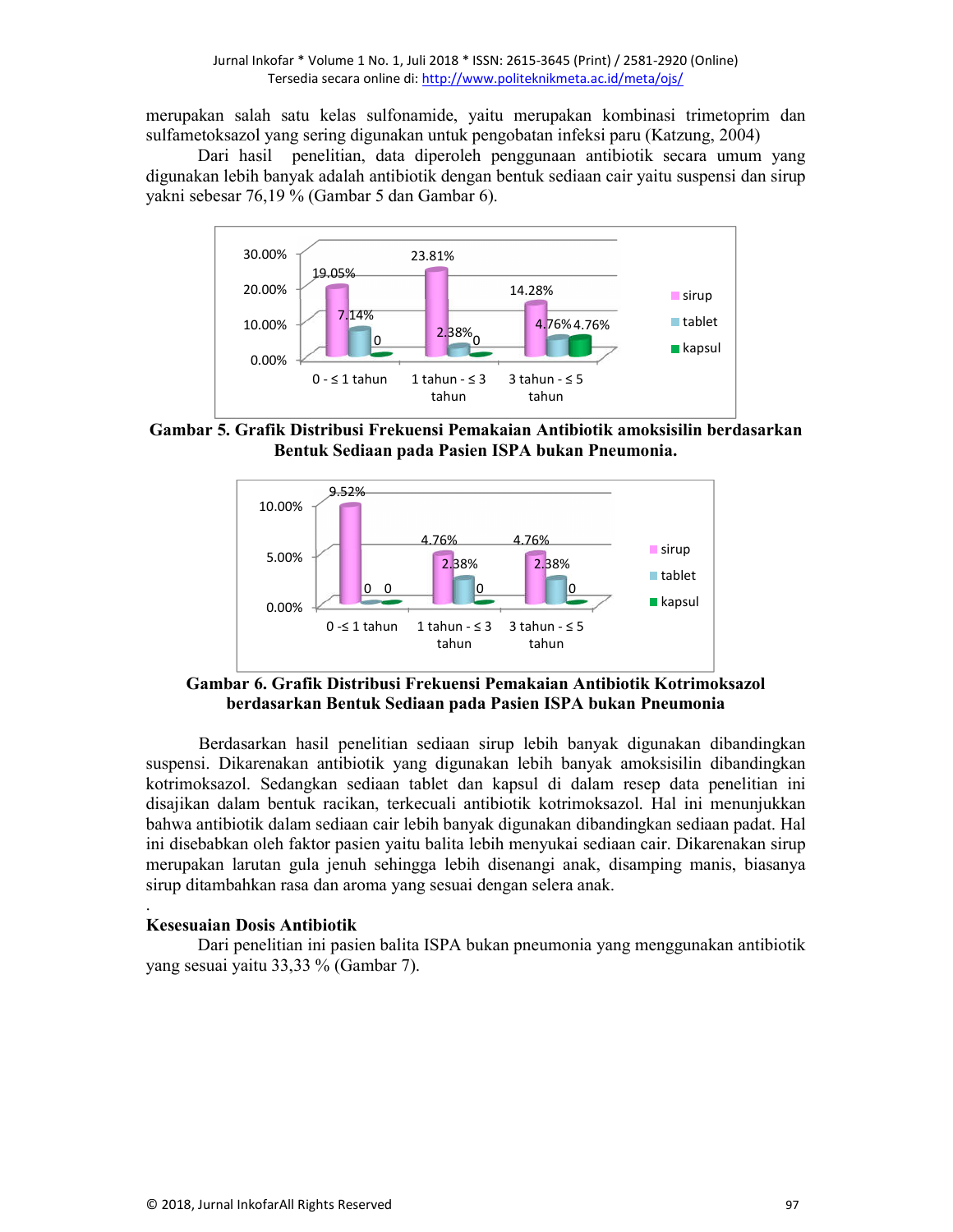Jurnal Inkofar \* Volume 1 No. 1, Juli 2018 \* ISSN: 2615-3645 (Print) / 2581-2920 (Online) Tersedia secara online di: http://www.politeknikmeta.ac.id/meta/ojs/



# Gambar 7. Grafik distribusi Frekuensi Kesesuaian Dosis Penggunaan Antibiotik Pada Pasien ISPA bukan Pneumonia

Perhitungan dosis yang diberikan kepada pasien berdasarkan dosis lazim dan dosis maksimumnya. Dosis lazim dan maksimum untuk anak dengan antibiotik amoksisilin berdasarkan buku Farmakologi dan Terapi yaitu 20 – 40 mg / Kg BB / hari (tiap 3 dosis) dan antibiotik kotrimoksazol berdasarkan buku British National Formulary for children yaitu 24 mg/Kg BB dalam 2 dosis (BMJ Group, 2009).

Frekuensi pemberian yang kurang rasional yaitu sebesar 66.66 %, dimana 59.52 % merupakan pemberian antibiotik dengan dosis melebihi dosis maksimal untuk sehari pemakaian, dan sebesar 7,14 % pemberian antibiotik dengan dosis kurang dari dosis maksimalnya untuk sehari pemakaian. Perhitungan yang digunakan untuk menghitung kesesuaian dosis berdasarkan berat badan pasien.

Berdasarkan hasil penelitian, diperoleh data terbanyak yaitu dosis yang tidak sesuai yaitu dosis berlebih dengan nilai persentase sebanyak 59,53 %. Hal ini dikarenakan ketepatan dari penulis resep yang kurang sesuai dalam memberikan dosis obat antibiotik. Pada penggunaan antibiotik berlebih perlu diwaspadai terjadinya efek samping yaitu superinfeksi.

Meskipun pada hasil yang didapat ternyata terdapat dosis antibiotik yang berlebih untuk antibiotik golongan penisilin yaitu amoksisilin, efek samping yang mungkin ditimbulkan tidak terlalu besar, karena efek samping dari penisilin tergantung dari sediaan dan cara pemberian. Pada umumnya pemberian oral lebih jarang menimbulkan efek samping daripada pemberian parenteral. Efek samping yang banyak terjadi dari golongan penisilin yaitu reaksi alergi, yang mana reaksi alergi ini terjadi dikarenakan adanya sensitasi. Walaupun pasien belum pernah menggunakan antibiotik penisilin namun mereka mengalami alergi, hal ini diduga dikarenakan sensitasi terjadi akibat pencemaran lingkungan oleh penisilin (misalnya makanan asal hewan atau jamur) (Gunawan, 2011).

Pertimbangan resiko dan manfaat harus diutamakan dalam menentukan obat antiinfeksi yang akan diberikan kepada pasien. Keberhasilan pengobatan tidak terlepas dari pertimbangan klinis, tetapi juga dipengaruhi oleh beberapa faktor yang salah satunya adalah dosis obat harus cukup tinggi dan efektif terhadap mikroorganisme, namun konsentrasi di dalam plasma dan jaringan tubuh juga harus tetap lebih rendah dari dosis toksis (Mareta,  $2013$ ).

## Kesesuaian Lama Penggunaan Antibiotik

Lama penggunaan antibiotik umumnya minimal 5 hari, namun dikarenakan banyaknya masalah mengenai resistensi antibiotik dan adanya beberapa pertimbangan seperti pada pasien dengan resiko tinggi terkena ISPA, penggunaan antibiotik oral diperpanjang hingga rata-rata 10 hari. Sehingga dalam penelitian ini hasil dikelompokkan menjadi tiga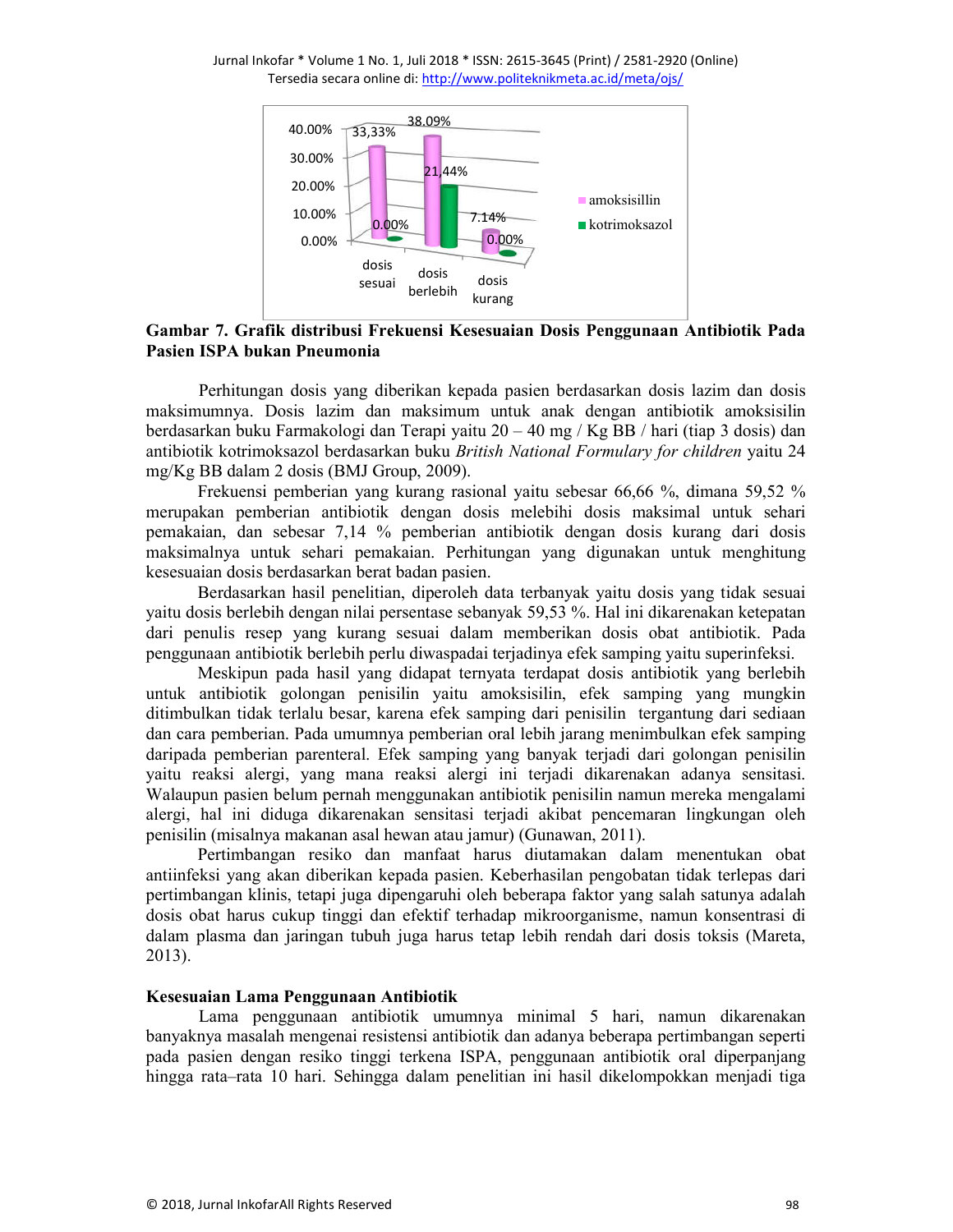kelompok. Kelompok pertama berdasarkan lama penggunaan 5 hari, dan kelompok kedua dengan lama penggunaan < 5 hari hingga 10 hari (Mareta, 2013).

Kesesuaian lama penggunaan antibiotik kelompok pertama dalam penelitian ini menunjukkan hasil untuk pemakaian selama 5 hari sebesar 16,67 % untuk kelompok kedua dengan pemakaian hingga 10 hari sebesar 7,14 % sedangkan sisanya sebesar 76,19 % dengan lama penggunaan kurang dari 5 hari. Dari 42 sampel yang menggunakan antibiotik dengan lama penggunaan antibiotik  $\leq 5$  hari yaitu sebanyak 32 sampel atau dengan persentase 76,19  $\frac{0}{0}$ .

Berdasarkan hasil penelitian angka penggunaan antibiotik kurang dari 5 hari masih banyak terjadi. Frekuensi lama penggunaan antibiotik ini kurang sesuai, hal ini terjadi dikarenakan volume sediaan amoksisilin syrup yang tersedia di Puskesmas memang tidak mencukupi untuk penggunaan selama 5 hari dengan cara pemakaian menggunakan sendok teh sebanyak tiga kali dalam sehari. Namun apabila hal ini terjadi secara terus-menerus akan terjadi efek samping dari antibiotik yaitu resistensi dan efek lainnya dari penggunaan antibiotik dalam jangka yang panjang.



Gambar 8. Grafik distribusi Frekuensi Lama Penggunaan Antibiotik terhadap pasien balita ISPA bukan Pneumonia.

# **KESIMPULAN**

Berdasarkan hasil penelitian evaluasi penggunaan antibiotik pada pasien balita dengan diagnosa ISPA bukan pneumonia yang dilakukan pada 223 pasien yang berusia 0 - 5 tahun dapat diambil kesimpulan bahwa persentase penggunaan antibiotik pada pasien ini mencapai 18,83% meski persentase mendekati angka indikator namun hal ini menunjukkan bahwa hasil penelitian masih memenuhi standar indikator kesalahan penggunaan antibiotik yaitu  $\leq$  $20%$ .

# **DAFTAR PUSTAKA**

- [CDC] Centers For Disease Control and Prevention.2003.Outbreaks.Of Severe Acute *Respiratory Virus.worldwide.MMWR 2003*;  $52$ ;  $226 - 8$ .
- [Depkes] Departemen Kesehatan RI,2007.Pedoman Program Pemberantasan Penyakit ISPA Untuk Penanggulangan Pneumonia pada Balita.Jakarta: Dit.Jen.PPM-PLP.
- [Dinkes] Dinas Kesehatan Provinsi Jawa Barat. 2011.Instrumen Akreditasi Puskesmas. Tim Akreditasi Puskesmas. Jawa Barat.
- [Kemenkes] Kementerian Kesehatan RI. 2011. Modul Penggunaan Obat Rasional. Jakarta: Kementerian Kesehatan Republik Indonesia.
- [Kemenkes] Kementerian Kesehatan RI. 2011. Pedoman Pelayanan Kefarmasian Untuk Terapi Antibiotik. Jakarta: Kementerian Kesehatan Republik Indonesia.